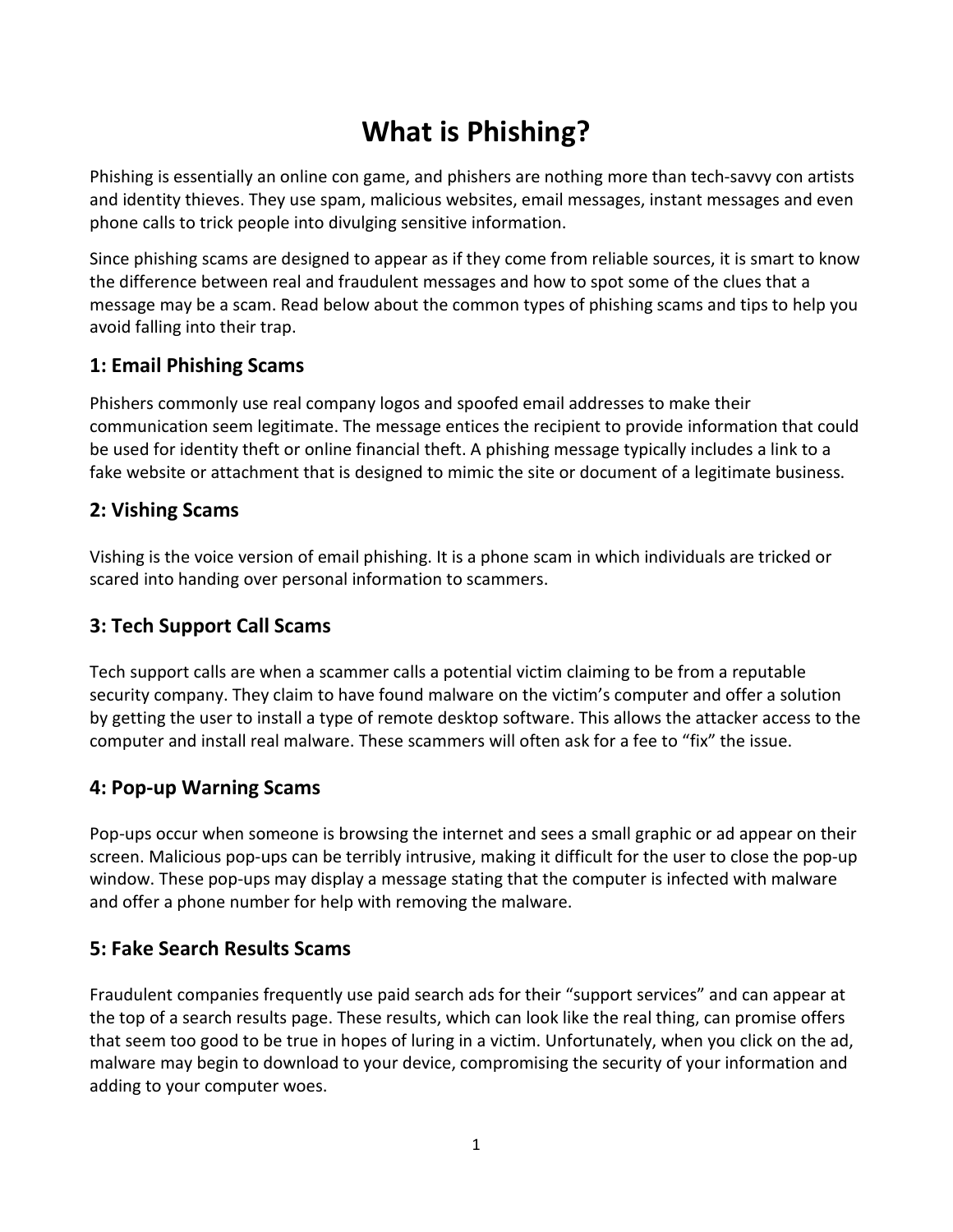# **Tips to Avoid Phishing Scams**

Nobody wants to fall prey to a phishing scam. There's a good reason that such scams will continue, though: They are successful enough for cybercriminals to make massive profits. Phishing scams have been around practically since the inception of the Internet, and they will not go away any time soon. Fortunately, there are ways to avoid becoming a victim yourself. Here are 10 basic guidelines in keeping yourself safe.

## **01 Keep Informed About Phishing Techniques**

New phishing scams are being developed all the time. Without staying on top of these new phishing techniques, you could inadvertently fall prey to one. Keep your eyes peeled for news about new phishing scams. By finding out about them as early as possible, you will be at much lower risk of getting snared by one.

#### **02 Think before You Click**

It's fine to click on links when you're on trusted sites. Clicking on links that appear in random emails and instant messages, however, isn't such a smart move. A phishing email may claim to be from a legitimate company and when you click the link to the website, it may look exactly like the real website. The email may ask you to fill in the information but the email may not contain your name. Most phishing emails will start with "Dear Customer" so you should be alert when you come across these emails. When in doubt, go directly to the source rather than clicking a potentially dangerous link.

- Never click on links, download files or open attachments in emails or social media.
- Pay close particular close attention to shortened links, especially on social media.
- Does the email look suspicious? Read it again.
- Be wary of threats and urgent deadlines.

#### **03 Install an Anti-Phishing Toolbar**

Most popular Internet browsers can be customized with anti-phishing toolbars. Such toolbars run quick checks on the sites that you are visiting and compare them to lists of known phishing sites. If you stumble upon a malicious site, the toolbar will alert you about it. This is just one more layer of protection against phishing scams, and it is completely free.

#### **04 Verify a Site's Security**

It's natural to be a little wary about supplying sensitive financial information online. As long as you are on a secure website, however, you shouldn't run into any trouble. Before submitting any information, make sure the site's URL begins with "**https**" and there should be a closed lock icon near the address bar. Check for the site's security certificate as well.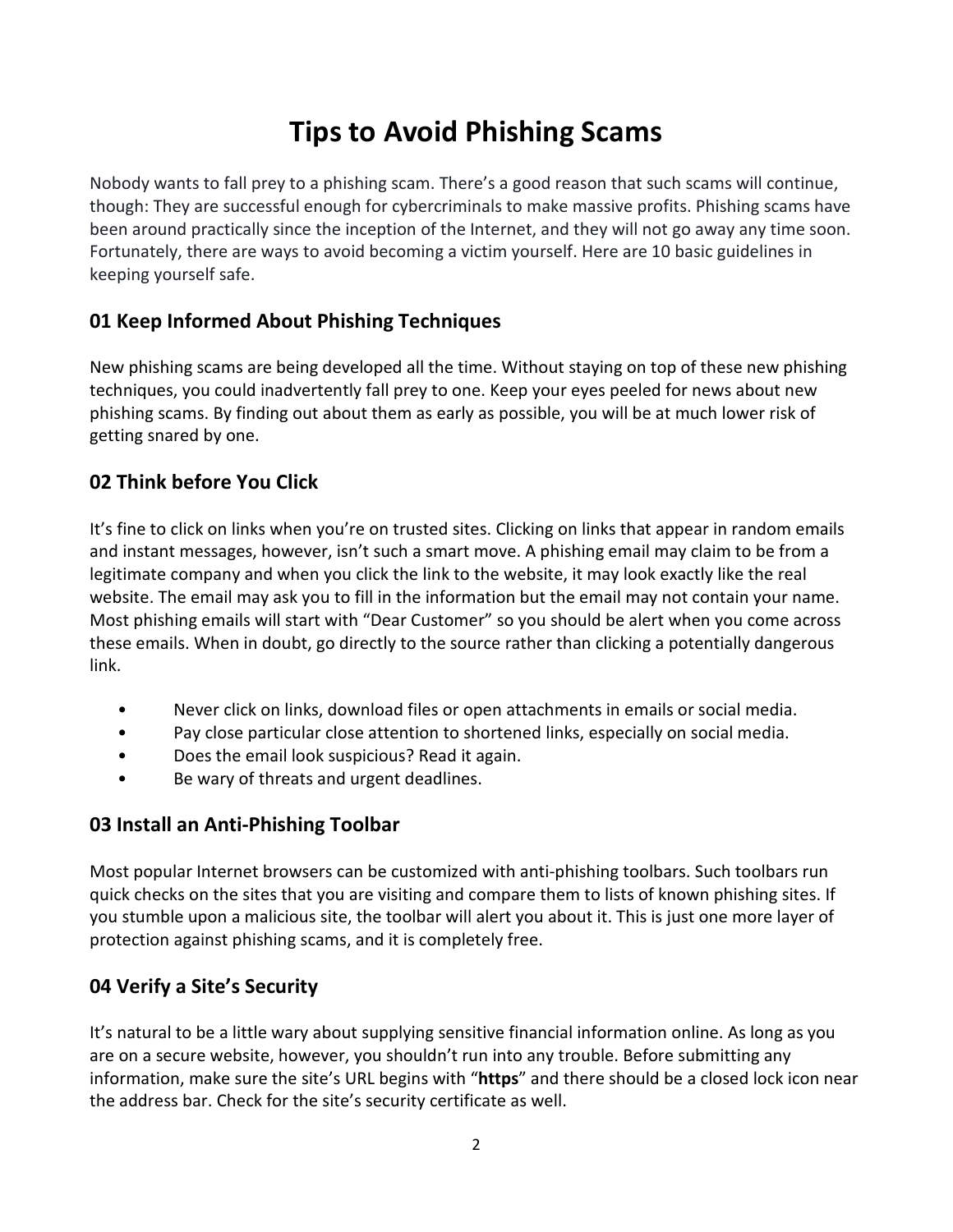## **05 Check Your Online Accounts Regularly**

If you don't visit an online account for a while, someone could be having a field day with it. Even if you don't technically need to, check in with each of your online accounts on a regular basis. Get into the habit of changing your passwords regularly too. To prevent bank phishing and credit card phishing scams, you should personally check your statements regularly. Get monthly statements for your financial accounts and check each and every entry carefully to ensure no fraudulent transactions have been made without your knowledge.

#### **06 Keep Your Operating System and Web Browser Up to Date**

Security patches are released for popular browsers all the time. They are released in response to the security loopholes that phishers and other hackers inevitably discover and exploit. If you typically ignore messages about updating your browsers, stop. The minute an update is available, download and install it.

• Never allow remote access to your computer

## **07 Use Firewalls**

High-quality firewalls act as buffers between you, your computer and outside intruders. You should use two different kinds: a desktop firewall and a network firewall. The first option is a type of software, and the second option is a type of hardware. When used together, they drastically reduce the odds of hackers and phishers infiltrating your computer or your network.

#### **08 Be Wary of Pop-Ups**

Pop-up windows often masquerade as legitimate components of a website. All too often, though, they are phishing attempts. Many popular browsers allow you to block pop-ups; you can allow them on a case-by-case basis. If one manages to slip through the cracks, don't click on the "cancel" button; such buttons often lead to phishing sites. Instead, click the small "x" in the upper corner of the window.

#### **09 Neve Give Out Personal Information**

As a general rule, you should never share personal or financially sensitive information over the Internet. When in doubt, go visit the main website of the company in question, get their number and give them a call. Most of the phishing emails will direct you to pages where entries for financial or personal information are required. An Internet user should never make confidential entries through the links provided in the emails. Never send an email with sensitive information to anyone. Make it a habit to check the address of the website. A secure website always starts with "https".